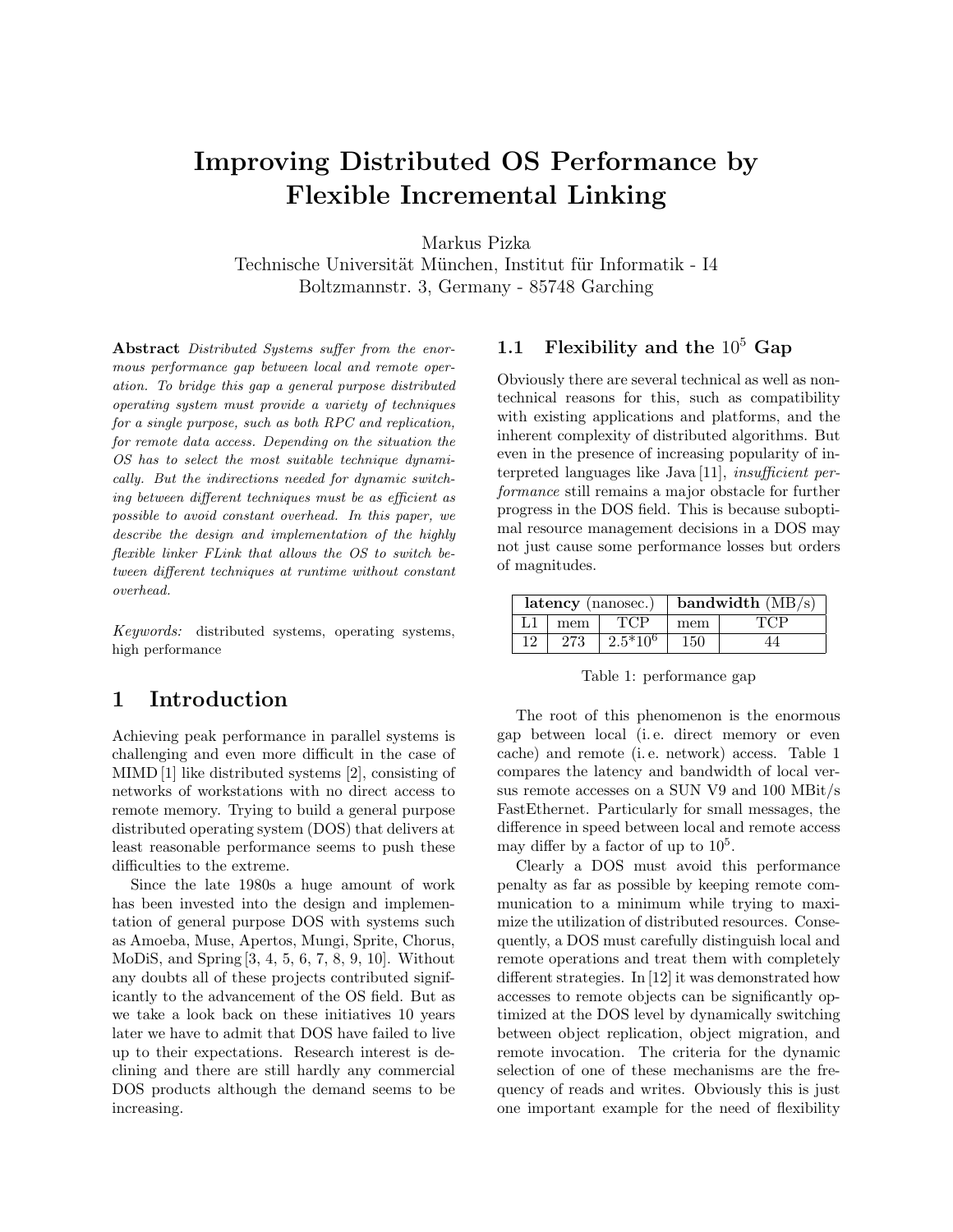and the results can be transfered to other tasks, such as to avoid false sharing in DSM systems [13], adjusting the granularity of transport units [14] and thread creation.

Thus, the  $10<sup>5</sup>$  gap must be met with a great deal of flexibility by the DOS. Uniform resource management strategies will always deliver unacceptable performance in some situation.

### 1.2 Constant Overhead

Besides the lack of flexibility, constant overhead is the second major source for performance deficiencies. Comparisons of distributed systems with parallel multiprocessor systems or even conventional uniprocessors as in [15] expose this difficulty. While the DOS described in this study achieves perfect relative speed-up for a matrix multiplication example, one can also see that 5 nodes are needed to achieve the performance of a similarly powerful uniprocessor.

Obviously, multiplicative resource requirements and absolute slowdowns are in general not desirable. If we further keep in mind that realistic parallel algorithms contain a significant amount of sequential work and combine this with Amdahl's law [16], which gives an upper bound for the relative speedup dependent on the amount of sequential work, then it becomes evident that it is impossible to deliver satisfactory performance if there is significant constant overhead.

Let  $t_s+t_p = 1$  be the ratio of sequential resp. parallel amount of work,  $n$  the number of processors,  $l$ the constant local overhead and  $y$  the additional amount of work solely needed for remote operations.  $S_v$  approximates the relative speedup by augmenting Amdahl's law with the influence of additional overhead.

$$
S_v(l, y) = \frac{t_s + t_p}{t_n} = \frac{n}{(t_s * (n - y) + y) * l}
$$

As one can see, minimizing the impact of constant overhead is crucial for achieving reasonable performance of the system.

### 1.3 Setting the Goal

Now, the requirement to bridge the  $10^5$  gap by means of increased flexibility on the one hand contradicts the constraint to minimize constant overhead on the other hand. Therefore we have to investigate innovative ways to achieve flexibility while preserving low overhead.

As synchronous runtime measures, such as the evaluation of conditionals in the path of the computation, inescapably introduce constant overhead our goal was to develop new techniques that are not necessarily bound to the execution of the system. Besides improving the compiler [17] and applying dynamic recompilation exploiting advanced link loader techniques seemed to be a promising new approach for more flexibility with controllable overhead.

Based on these observations, the goal of the work presented in this paper was to develop an incremental and dynamic link loader with the following properties:

- 1. enable dynamic binding and unbinding of individual components
- 2. provide a set of binding intensities representing different grades of flexibility
- 3. allow the simultaneous application of the different binding intensities on different parts of the system
- 4. allow dynamic switching between binding intensities

### 1.4 Outline

The remainder of this paper is organized as follows. In section 2 we will first discuss related work on advanced link loader technology before we discuss design principles of our flexible incremental link loader FLink and its integration into the DOS architecture in section 3.2. Section 4 describes the different binding intensities available in FLink and their pros and cons. Section 5 will give some performance numbers of FLink before we summarize the results of this work in section 6.

# 2 Related Work

Commercial products such as Solaris [18] and Linux [19], employ deferred and dynamic linking techniques to minimize start up times and memory consumption of applications. One interesting feature is lazy evaluation of open references. All references from application level components to a library component  $c$  are set to point to the entry  $plt(c)$  within the *procedure linkage table*. Initially each plt entry is a code fragment that activates the linker. Thus, the first call of c results in a jump to  $plt(c)$  which activates the linker, resolves the address of c and replaces the entry  $plt(c)$  with a newly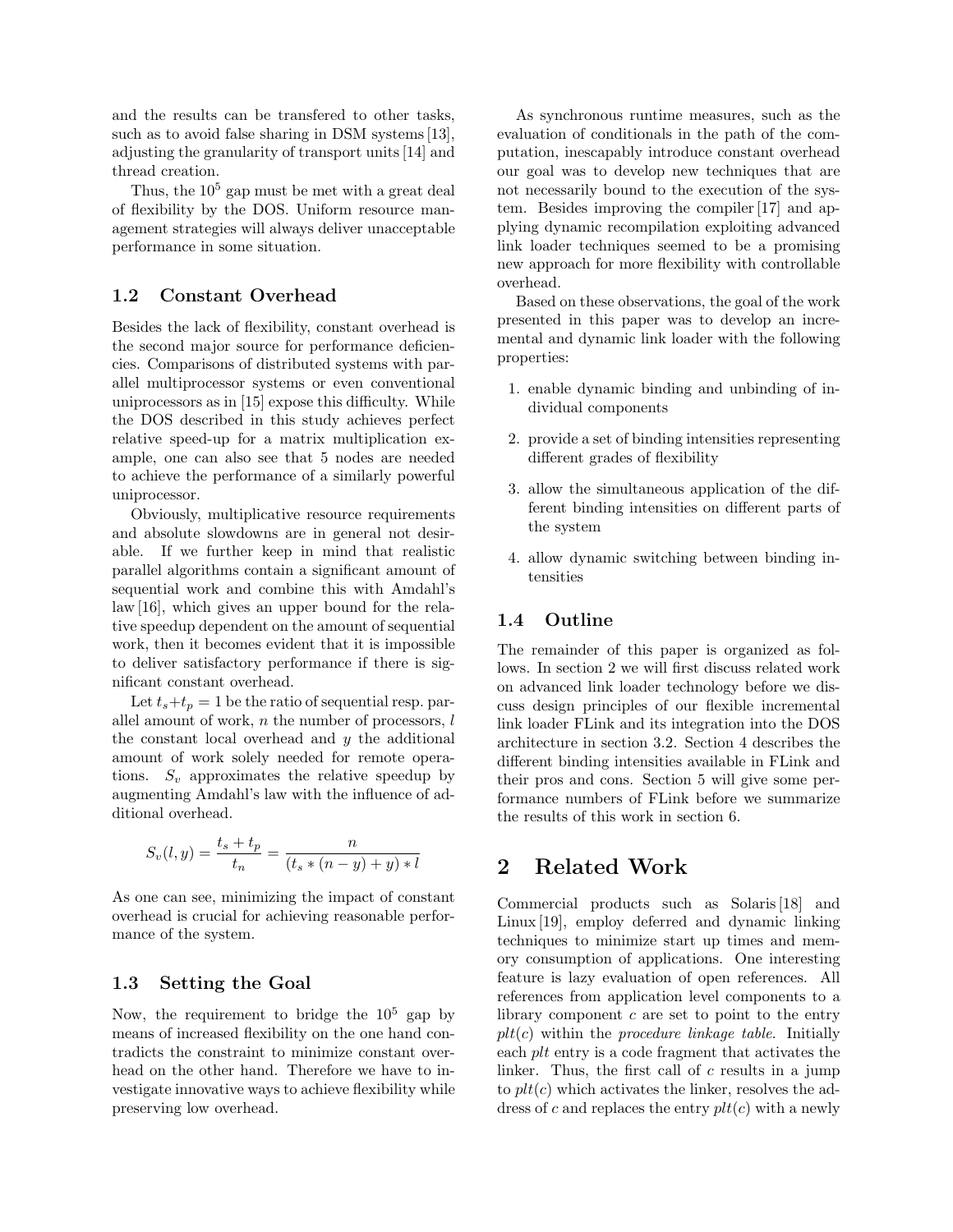generated instruction sequence that branches to c. This technique is highly efficient. The additional jump causes hardly any overhead while relocation is simplified and flexibility is increased, because now it is possible to replace an implementation  $\hat{c}_1$  of c with a different implementation  $\hat{c}_2$  by modifying  $plt(c)$  at runtime. Our linker FLink uses a similar technique to overcome the difficulties in distributed system as described above.

The experimental linker Alto [20] extends the capabilities of the compiler by performing intermodule data flow analysis and corresponding optimizations. Performance measurements of sequential algorithms showed average gains of 25%. This indicates that there is significant potential for performance improvements in advanced linking techniques. OMOS [21] uses a combined link/load server process for the dynamic management of executables. E. g. the locality of instruction execution is enhanced by monitoring access profiles and performing code movement at runtime. Cowan [22] successfully uses linking techniques to achieve dynamic reconfigurability of an adaptive OS.

Clearly, linking techniques play a subordinate role relative to fields such as OS kernels and compilers. Nevertheless, linking techniques should not be neglected. The research projects mentioned above, demonstrate that advanced linking techniques can contribute to significant overall performance improvements; especially if new linker features are adequately combined with new compiler and low level OS facilities.

# 3 OS Architecture

We consider all software tools involved in resource management decisions as the means to implement a DOS [23, 24]. This includes the OS kernel, runtime libraries, loader, linker, inlined and runtime generated code, and the compiler. The effectiveness of the whole DOS depends on both, the services provided by each tool and their interplay. Projects like Orca [25] and TreadMarks [26] demonstrated the performance gains achievable by integrating these different tools.

### 3.1 Role of the Linker FLink

With the linker FLink we follow this path. As the linker can do little to increase the performance of a distributed system by itself its value arises from its role as a mediator between compile time and run time. Our idea was to enhance the capabilities of the linker to enable a tighter integration of the compiler with the runtime system and the kernel, which opens a variety of possibilities for significant performance improvements. So, our view of the role of FLink for the DOS is:

- If the compiler can not decide on how to optimize a certain demand let the compiler prepare a set of alternatives.
- The kernel and the runtime system monitor the behavior of the system during execution and select the most suitable alternative provided by the compiler, dynamically.
- The selection is enforced without constant overhead by (re-)linking parts of the system during execution with sophisticated linking techniques provided by FLink.

## 3.2 Examples

Figure 1 illustrates two examples for the application of FLink within our DOS.



Figure 1: Production of alternatives

A major problem in parallel and distributed processing is the determination of an appropriate granularity of parallel computations; i. e. map a parallel entity on a local or remote thread or process, or execute it sequentially. Because of the absence of a solution to this problem, trivial parallel algorithms, such as

#### for i:=0 to *n* do parallel  $f(i)$ ;

can not be formulated directly but must be expanded with conditionals, synchronization primitives, etc. to arrive at an efficient implementation.

FLink aids in shifting this problem from the application level down to the OS level. For each parallel function f our compiler produces several alternative code modules. For example f.fct represents the body of the computation of f, f.lwp is the wrapper for f that calls f.fct from a newly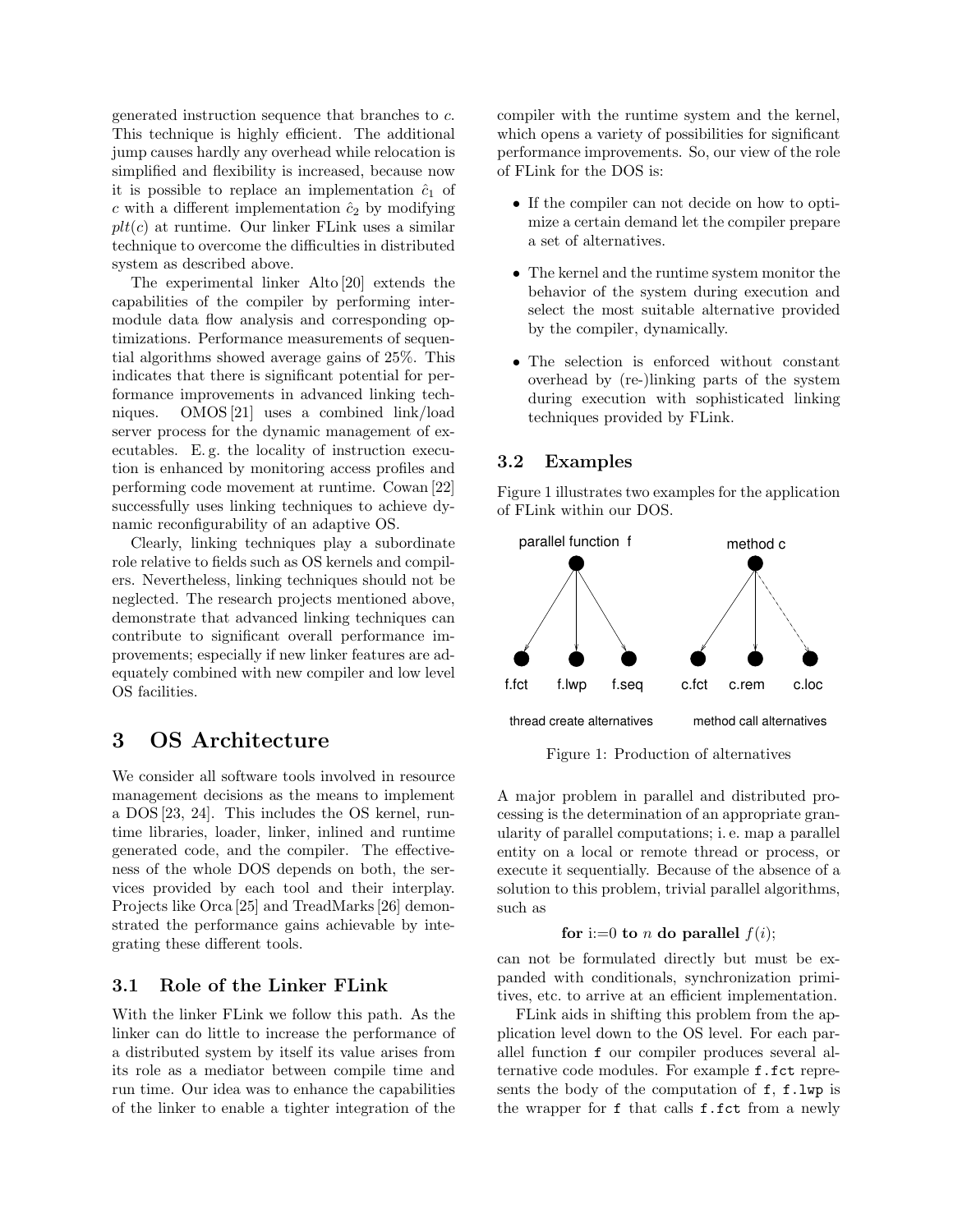created thread, and f.seq is the sequential wrapper. The runtime system selects one of these possibilities according to the current load situation and monitoring information about f, and instructs the linker to relink references to f. Notice, without the linker, the decision had to be made for each call of f entailing high constant overhead.

We use the same concept to implement method invocation efficiently. Here, for each method c the compiler prepares different alternatives for remote invocation (c.rem) and local invocation (c.loc). Remote and local method invocation differ significantly and using just one uniform technique would lead to a severe performance degradation.

# 4 Binding Intensities

The ability to chose, e. g. between a remote method invocation mechanism or a light weight local procedure call raises a new difficult question. Under what circumstances is the effort profitable?

Invoking the linker at runtime is of course time consuming. Therefore, relinking is only reasonable if the anticipated benefit exceeds the costs of the link operation.

Obviously, the benefit or loss due to relinking at runtime strongly depends on the frequency of changes to the physical distribution and resource allocation. If for example, object migration occurs infrequently even high costs for relinking will be profitable. But if the migration frequency is high, even low extra costs will not be justifiable. Of course, object migration is just one aspect among many others, such as read/write ratios, load distribution, communication patterns, etc. There are two possible solutions to this dilemma between the needs for resp. costs of flexibility:

- 1. abolish the idea of dynamic relinking
- 2. divide the range of possible situations into a manageable set of classes and provide suitable options

Consequently adopting strategy 1 would mean to give up on solving difficult resource management problems. In fact, common OS tasks, such as paging, deal successfully with similar uncertainty by applying strategy 2.

We also aimed at solving this dilemma between flexibility and costs by equipping FLink with three different binding intensities. Each of these intensities has different characteristics concerning the costs for a) establishing a binding and b) using it<sup>1</sup>.

| caller   | callee |  |   |                |                    |  |
|----------|--------|--|---|----------------|--------------------|--|
| out refs | a.     |  | с | đ.             | note               |  |
| a/6      | 9      |  |   | 3              | recursive          |  |
| /3       |        |  |   | 2              | mutually recursive |  |
| c/3      |        |  |   | $\mathfrak{D}$ |                    |  |
|          |        |  |   |                |                    |  |

Table 2: Module dependencies

The descriptions of the three different binding intensities in the following paragraphs use the example scenario shown in table 2. There a four code modules (e. g. compiled methods) a to c with references between them. Due to call dependencies, module a for example, contains a total of 6 references to the other modules; 2 to itself, 1 to b and 3 to d.

### 4.1 Immediate Binding



Figure 2: Immediate binding

A straight forward binding technique supported by FLink is immediate binding. References from a module  $x$  to a module  $y$  are replaced with the address<sup>2</sup> of y. The advantage of this binding is the efficiency of its use. The processor can immediately interpret the address of the callee when executing a method invocation therewith performing method invocations with lowest possible costs.

The disadvantage of this technique is its relative inflexibility. There are usually many direct references to a single module, such as to module d in figure 2. If we wanted to replace d with an alternative implementation d' we would have to first unbind 7 bindings and then establish 7 new ones. These expenses will rarely be profitable.

Due to its efficiency, common linkers usually use immediate binding. In the case of our DOS, immediate binding is used for modules that do not need increased flexibility; e. g. because of not being exposed to physical distribution.

<sup>1</sup>Bindings are "used" iff a method, function, or procedure

is called.

<sup>&</sup>lt;sup>2</sup>usually the virtual address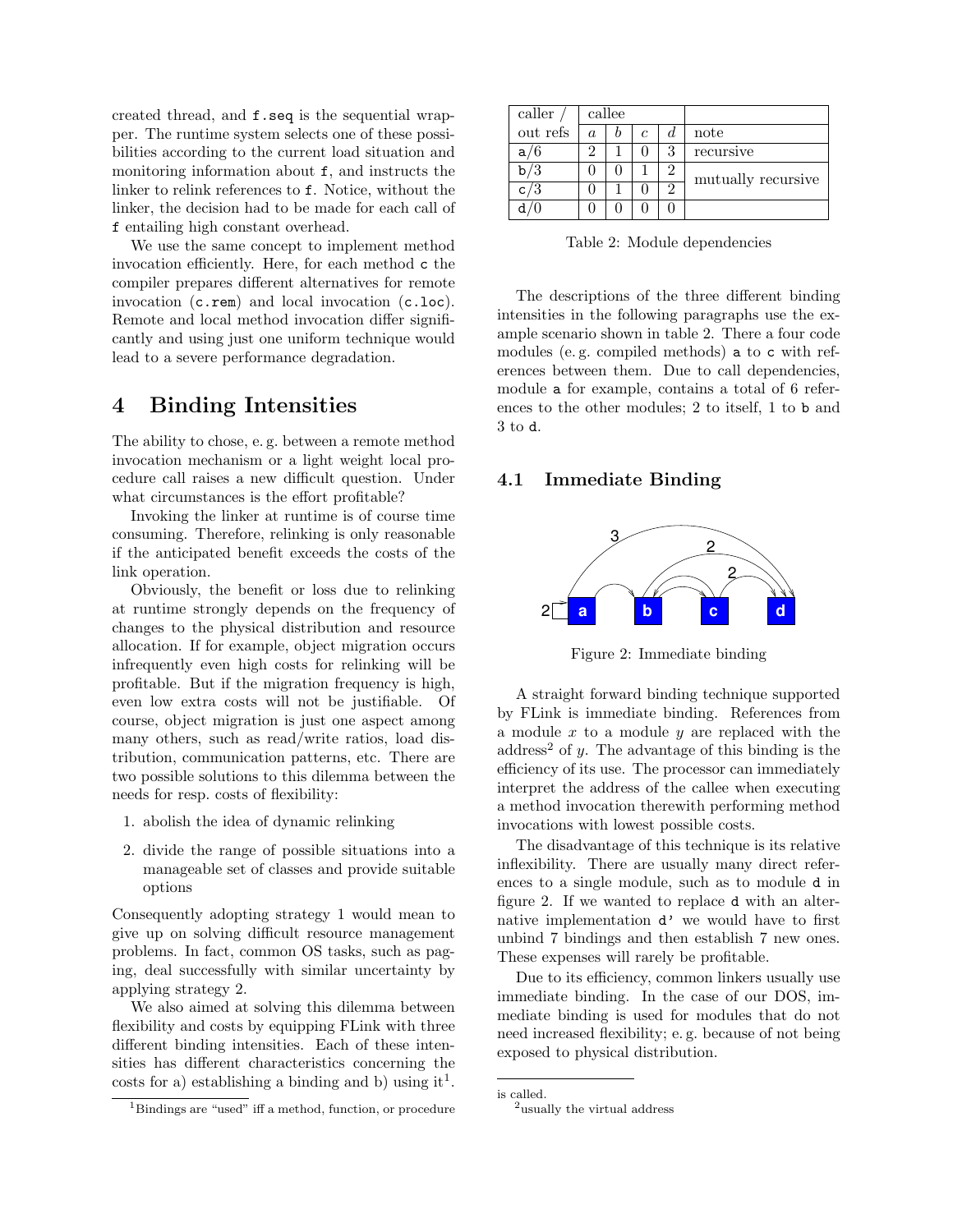### 4.2 Mediated – Trampolining

A more flexible technique with low overhead is what we call *trampolining*. Similar to the procedure linkage table discussed in section 2, each mediately bound module y is preceded with its dedicated trampoline  $t(y)$ . All references to a mediately bound module y are no longer replaced with the address of y but with the address of  $t(y)$  (see figure 3).



Figure 3: Mediated binding

The trampoline  $t(y)$  is generated on demand at runtime. It consists of a sequence of instructions that loads the address of  $y$  and performs a jump to y (see figure 4)..

set <APIB>, %g1 jmpl %g1, %g0 nop

Figure 4: SPARC V9 Trampoline

The advantage of this technique is the bundling of dependencies. In our example, d can now easily be replaced with d' by generating a single new instruction within  $t(d)$ . All references to  $t(d)$  are left untouched. The disadvantage of trampolining is some performance loss for executing of the trampoline code.

### 4.3 Weak Binding

The third technique, called weak binding, provides the greatest flexibility. Here, a search algorithm that we call mediator is used to interpret bindings. All references to a weakly bound module are replaced with the address of the mediator. Therefore, each call of weakly bound module  $y$  gets first redirected to a call of the mediator. The mediator then uses a linkage table to sub-call  $y$ . Note the simplicity of linkage. There is exactly one reference pointing to each weakly bound module and just one module being referenced, which is the mediator.

Weak binding is even more flexible than the mediated variant because it allows us to integrate arbitrary features and tasks into the mediator algorithm. For example, the mediator can be used to



Figure 5: weak binding

enforce access restrictions or to keep track of the cumulative and current use of certain modules by registering module entries and exits. Of course, this extra flexibility comes with additional costs. Each call of a weakly bound module entails an extra call of the mediator and the execution of its algorithm.

## 4.4 Flexible Operation

It should be mentioned that FLink allows to use these different binding techniques simultaneously on different parts of the system and with some restrictions even on a single module. Modules can be linked and unlinked and it is also possible to change the binding technique used for a certain module during runtime. Because of this, it is possible that a reference is open, i. e. not bound to the target module with any of the techniques described above.

FLink handles such open references with a special form of weak binding, called fail-safe binding. All open references refer to the fail-safe entry in the mediator linkage table. Thus, executing an unbound reference entails activating the mediator resulting in a call of the fail-safe handler. We use this fail-safe binding to implement incremental dynamic extensibility [27]. The fail-safe handler performs a search for an executable target module according to the execution structure of the caller. If there is no such module it asks the user to provide it by activating the editor, compiles the new module, and links it dynamically to the running system.

# 5 Performance Analysis

Concerning our goals stated in 1.3 we aimed at increased DOS performance by bridging the  $10<sup>5</sup>$  gap. Our aim was to contribute to this goal by increasing the flexibility of the linker. As discussed in 4 we designed and implemented a repertoire of binding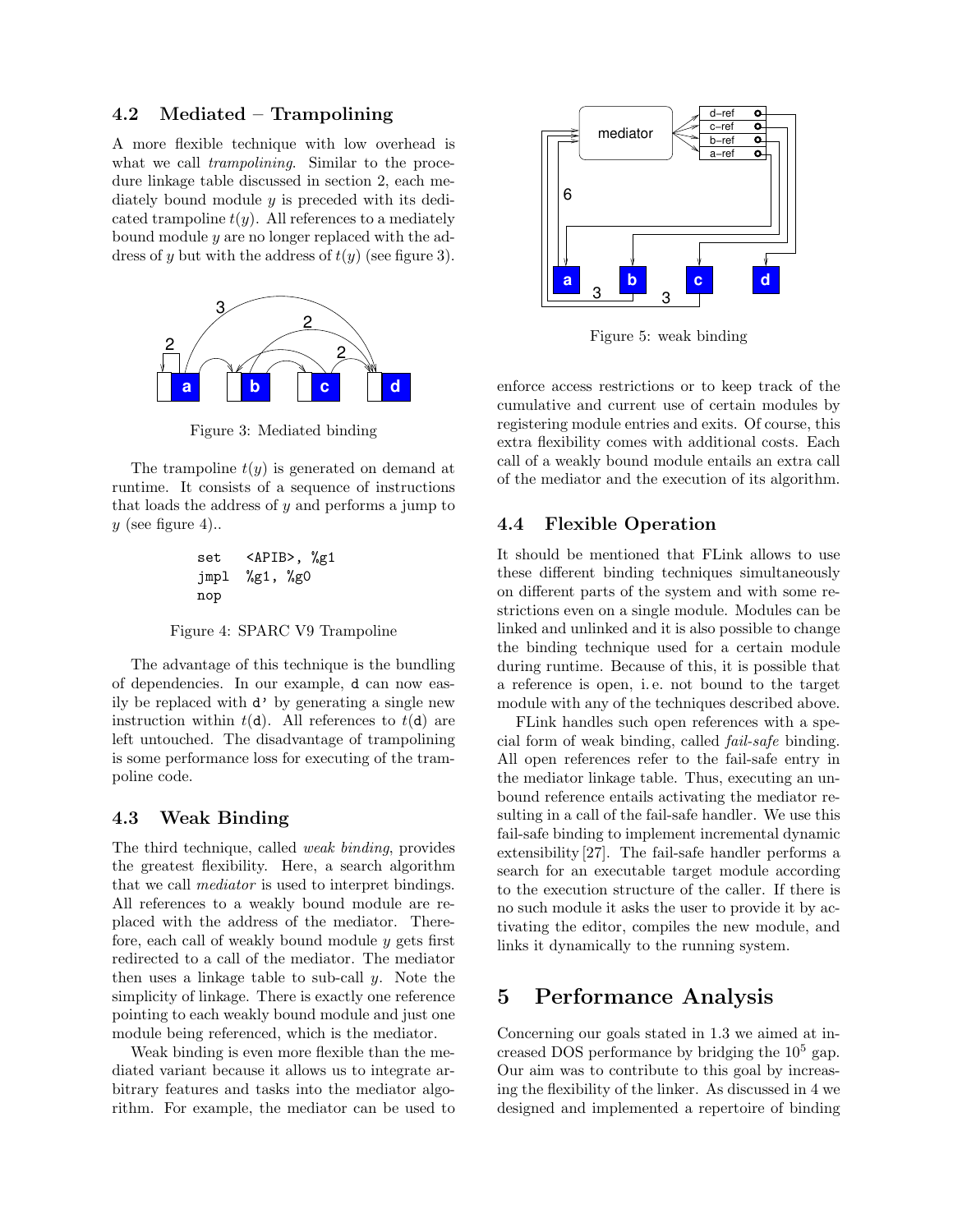intensities to adequately meet the different needs for more or less flexibility. Obviously, the actual performance benefits or losses for parallel and distributed systems depend on two factors:

- 1. The efficiency of the alternative parallel and distributed resource management mechanisms provided to the linker, e. .g object migration, replication, and remote method invocation.
- 2. The extra cost introduced by the flexible linking techniques themselves.

As 1 is subject to detailed studies of certain techniques, we concentrate on discussing 2, here.

> function foo(i: int): int  $\lceil$  return  $(i+1);$

Figure 6: Sample function foo

Table 3 shows performance results of executing function foo (see figure 6) with different binding intensities using our FLink implementation on Sun SPARC V9. Clearly, immediate binding outperforms mediated and weak binding with the cost of hardly any flexibility. Surprisingly, the more flexible mediated binding entails only a loss of  $\approx 50\%$ . Considering that more realistic functions will contain longer statement lists and therefore provide a better ratio between computation and calls, mediated binding can be considered a highly efficient alternative to immediate binding.

The costs for weak binding are high. Unfortunately, similar table driven techniques have been used intensively in the field of extensible OS kernels, such as Mach and Chorus [28, 8]. Presumably, the performance degradation due to weak binding was a major reason for the lack of acceptance of these systems. Weak binding should only be used if there is confidence in the frequent need for flexibility.

|                  | time for <i>n</i> calls of <b>foo</b> in $\mu$ sec |         |        |           |  |  |  |  |
|------------------|----------------------------------------------------|---------|--------|-----------|--|--|--|--|
| $\boldsymbol{n}$ | imm.                                               | mediate | weak   | fail-safe |  |  |  |  |
| 100              | 25                                                 | 38      | 2380   | 4400      |  |  |  |  |
| 1000             | 230                                                | 360     | 24000  | 44100     |  |  |  |  |
| 10000            | 2400                                               | 3500    | 242000 | 440000    |  |  |  |  |

Table 3: Performance data

# 6 Conclusion

So far, general purpose distributed and parallel operating systems have failed to live up to their expectations. In this paper we argued that substantial performance problems are a major reason for this. We identified the  $10^5$  performance discrepancy between local and remote operation and constant overhead as the roots of these problems. We claim, that these problems are inherent to distributed computing and can not be solved satisfactorily with improved hardware, such as faster networks.

Instead, great efforts at the OS level are necessary to cope with the  $10^5$  gap while keeping the additional overhead low. The new flexible incremental and dynamic linker FLink addresses both aspects. Its dynamic binding and unbinding features open a new perspective for flexibility at the OS level because it allows the distributed OS to dynamically adapt its mechanisms to the needs of the application level. Furthermore, the three different binding intensities provided by FLink allow the OS to keep flexibility in balance with their costs. FLink has been implemented and its performance was measured. The results of this measurement help to better understand the consequences of different binding intensities.

Clearly, the linker FLink can not improve parallel and distributed performance by itself but it is the enabling technology for a whole range of new strategies because it provides for a close integration of compile-time with runtime. Consequently, our future work will be to exploit these new linker features by providing the OS with sets of alternative mechanisms for distributed resource management tasks.

Acknowledgment It is pleasure to thank Christian Rehn for his continuous support of this work. He contributed significantly to the idea of flexible incremental linking and implemented the first FLink prototype in his master thesis [29].

# References

- [1] M. J. Flynn. Some computer organizations and their effectiveness. IEEE Transactions on Computers, 21(9):948–960, 1972.
- [2] Philip H. Enslow Jr. What is a "distributed" data processing system? Computer, 1978(1):13– 21, January 1978.
- [3] S.J. Mullender, G. van Rossum, A.S. Tanenbaum, R. van Renesse, and H. van Staveren. Amoeba: A distributed operating system for the 1990s. IEEE Computer Magazine, pages 44–53, May 1990.
- [4] Y. Yokote, A. Mitsuzawa, N. Fujinami, and M. Tokoro. Reflective object management in the